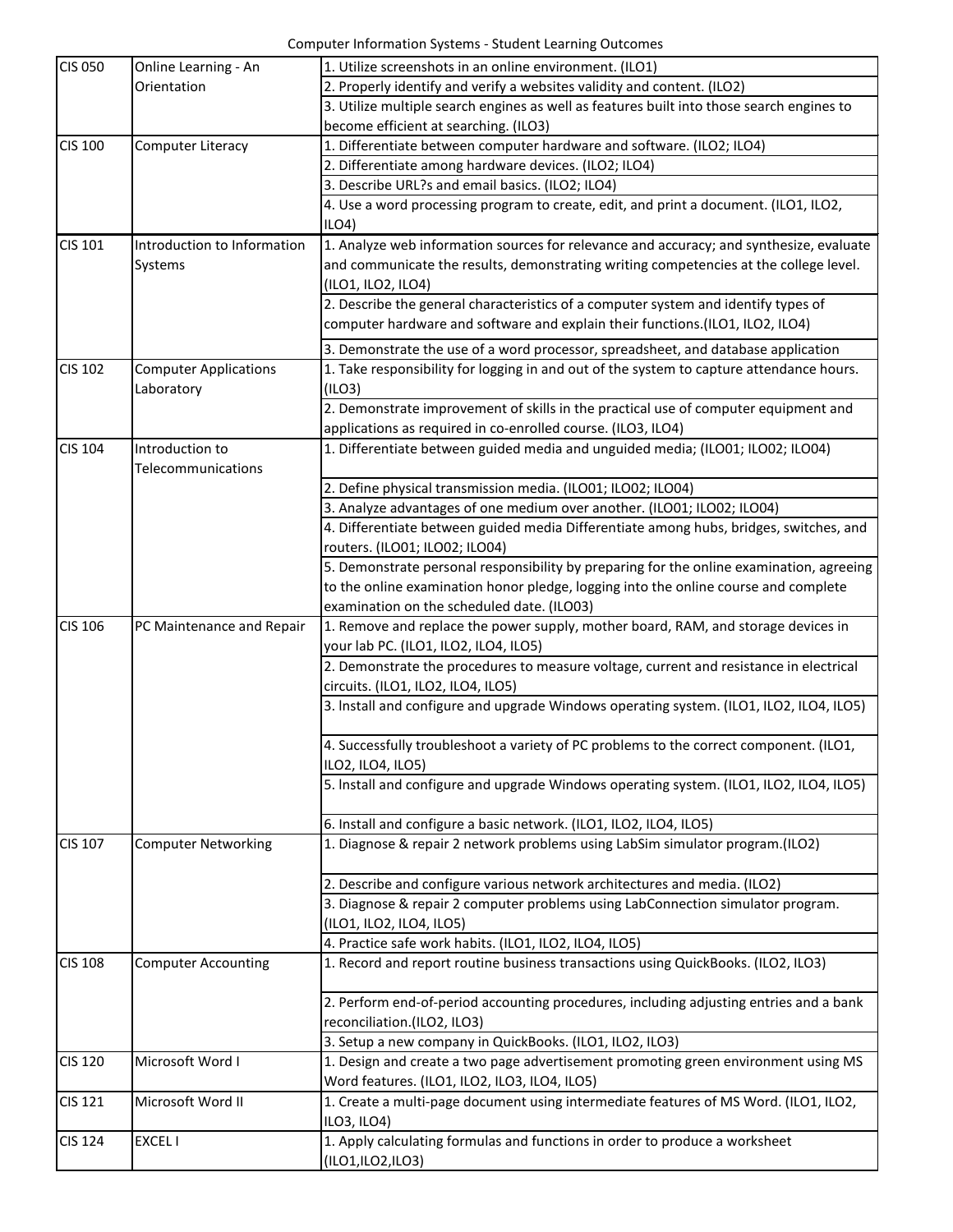Computer Information Systems - Student Learning Outcomes

| <b>CIS 125</b> | <b>EXCEL II</b>         | 1. Demonstrate knowledge of worksheet creation using formulas and function                    |
|----------------|-------------------------|-----------------------------------------------------------------------------------------------|
|                |                         | applications. (ILO1, ILO2, ILO3)                                                              |
|                |                         | 2. Produce worksheets with advanced chart and graphic presentations (ILO1, ILO2, ILO3)        |
| <b>CIS 128</b> | <b>ACCESS</b>           | 1. Design, create, and query a data base. (ILO2, ILO4)                                        |
| <b>CIS 130</b> | Power Point I           | 1. Design and create a slide show that includes a title slide, at least five text slides with |
|                |                         | bulleted lists, and a closing slide. Demonstrate understanding of using attributes for        |
|                |                         | emphasis. (ILO1, ILO2, ILO4)                                                                  |
| <b>CIS 131</b> | Power Point II          | 1. Design and create a slide presentation demonstrating knowledge of inserting                |
|                |                         | photographs and using layouts, bulleted lists, shapes, background, transitions, and           |
|                |                         | photograph (ILO1, ILO2, ILO4)                                                                 |
| <b>CIS 137</b> | Web Development Tools   | 1. Design, develop, and present a business orientated website (ILO1, ILO2,ILO4, ILO5)         |
|                |                         | 2. Ability to utilize embedded youtube videos and embedded playlists to create a media        |
|                |                         | rich website. (ILO 4)                                                                         |
|                |                         | 3. Ability to utilize Widgets to include a CSS-based image gallery in a website. (ILO4)       |
|                |                         |                                                                                               |
|                |                         | 4. Ability to deploy and modify tables to format a website (ILO4)                             |
| <b>CIS 149</b> | Photoshop               | 1. Utilize several Photoshop tools and tactics learned throughout the course to produce a     |
|                |                         | professional looking Magazine cover. (ILO1)                                                   |
|                |                         | 2. Demonstrate the ability to repair and touchup a digital picture. (ILO2)                    |
|                |                         | 3. Demonstrate the ability to utilize Photoshop?s liquify tools to modify a person?s          |
|                |                         | body.(ILO3)                                                                                   |
| <b>CIS 155</b> | Flash                   | 1. Utilize several Flash tools and tactics learned throughout the course to produce an        |
|                |                         | 2. Demonstrate the ability to effectively utilize the timeline and motion tween affects to    |
|                |                         | produce animation. (ILO2)                                                                     |
|                |                         | 3. Demonstrate the ability to use bone kinematics in a Flash animation. (ILO3)                |
| <b>CIS 160</b> |                         | CISCO IT Essentials: Hardware 1. Diagnose and repair two (2) computer problems. (ILO2)        |
|                | and Software            | 2. Practice safe work habits. (ILO3)                                                          |
|                |                         | 3. Install and configure an operating system. (ILO2)                                          |
|                |                         | 4. Select computer components based on customer need and complete the installation            |
|                |                         | of a desktop computer tower.                                                                  |
| <b>CIS 162</b> | Cisco CCNA Discovery 1: | 1. Plan and install a home or small business network and connect it to the Internet,          |
|                | Networking for Home and | sharing resources such as files and printers among multiple computers. (ILO1, ILO2, ILO4,     |
|                | <b>Small Businesses</b> | ILO <sub>5</sub>                                                                              |
|                |                         | 2. Verify and troubleshoot network and Internet connectivity. (ILO1, ILO2, ILO4, ILO5)        |
|                |                         |                                                                                               |
|                |                         | 3. Recognize and mitigate security threats to a home or small business network. (ILO1,        |
|                |                         | ILO2, ILO4, ILO5)                                                                             |
|                |                         | 4. Configure and verify common Internet applications as well as basic IP services through     |
|                |                         | a GUI. (ILO1, ILO2, ILO4, ILO5)                                                               |
|                |                         | 5. Build the access layer of an Ethernet network, build the distribution layer of a network,  |
|                |                         | and plan and connect a local network.                                                         |
|                |                         | 6. Configure an integrated AP and wireless client.                                            |
|                |                         |                                                                                               |